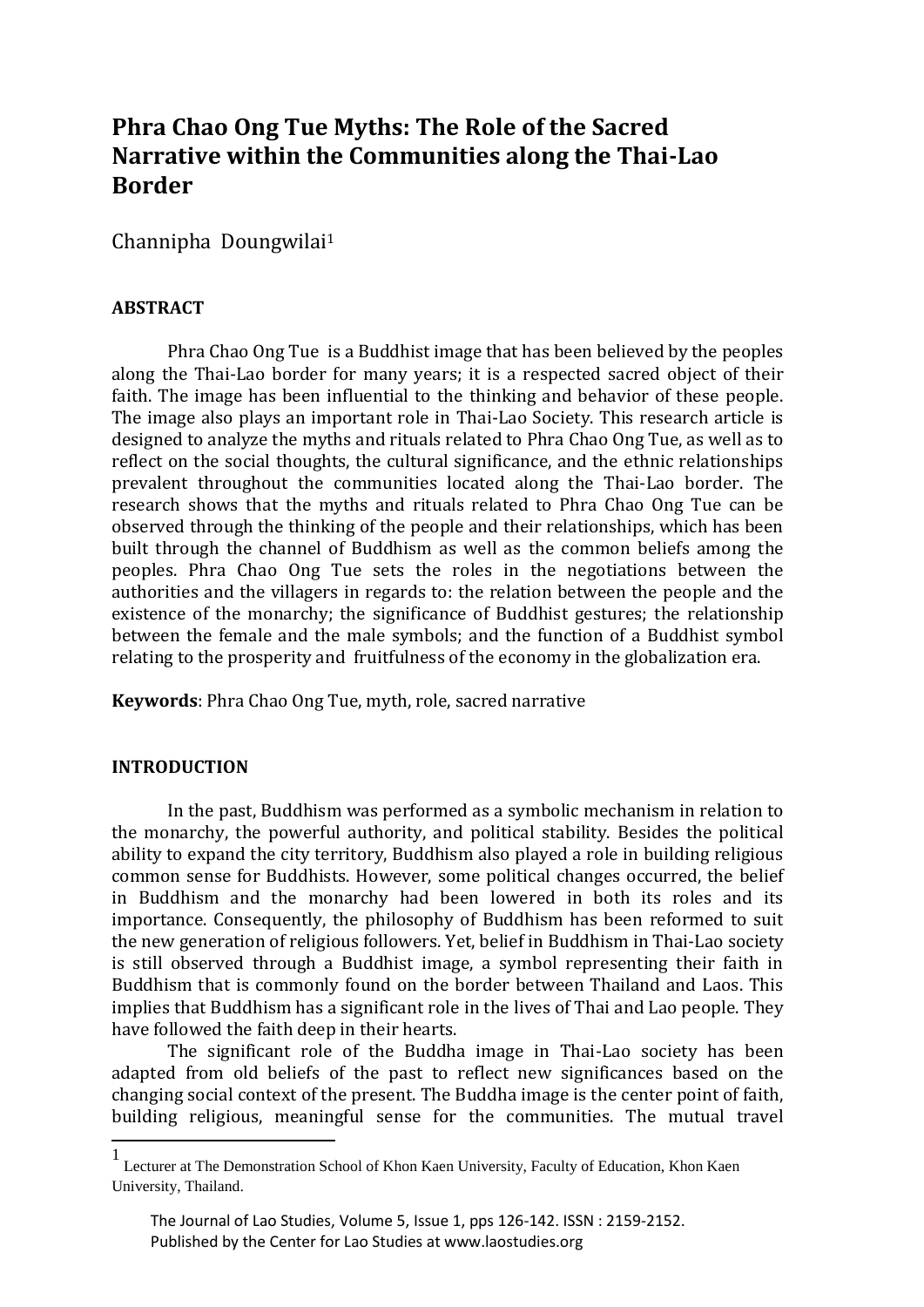between Thai-Lao communities on both sides of the river with the purpose of worshiping the same image reflects the fact that, despite the border, Thai and Lao people still have the same faith in the same image, which helps construct an intimate relationship, surround, an origin of Buddhist traditions, rituals, and practices shared among those communities. These religious beliefs have contributed to a form of myth to give cultural significance and to reflect on the importance of connecting people through faith in Buddha. The myth of Buddha also communicates a hidden philosophy, which is still believed by the younger generation.

"Phra Chao Ong Tue", a sacred religious image for the communities along the Thai-Lao border, is a symbol of belief with related myths signifying the culture and thinking of those people. The myths of Phra Chao Ong Tue were constructed to be cultural lessons. They help to establish a cultural awareness and a sense of belonging among the people that share a common and distinctive culture within the border area. In this article, the researcher is presenting the significance of culture and the roles of social-relationship between the myth of Phra Chao Ong Tue within the communities along the Thai-Lao border in order to point out that the Buddha image is the representative of the Lord Buddha and the sacred narratives (myth) that reflects the iconic statue and symbolizes the power of the king. Moreover, the image is an important symbol in the negotiation of power between women and men. The content of this article is based on a study of myths and rituals related to Phra Chao Ong Tue. The study area is the border between Thailand and Laos. The objective was to search for the significance of a hidden social philosophy and the relationship between the people within the study area and Phra Chao Ong Tue.

From the study of Phra Chao Ong Tue myths within the communities along the Thai-Lao border, the author has found significance through the social and cultural divides in three respects:

1. "Kha okaas." or servants of Phra Chao Ong Tue : the relationship between the state, the people, and the negotiation of power;

2. Phra Chao Ong Tue: the significance of the Buddha image's posture and the symbol of gender; and

3. Phra Chao Ong Tue: the role in providing the communities with prosperity and fruitfulness.

### **1."Kha okaas" of Phra Chao Ong Tue: The relationship between the state, people, and the negotiation of power**

Phra Chao Ong Tue, the principle Buddha image of Wat Sri Chomphu Ong Tue temple in Ban Nammong Village, Thabor District, Nongkhai Province, Thailand is considered sacred. It holds the role of signifying the relationship between the people from both sides of the Mekong River. These people have great faith in the image and have passed on their traditional practices from generation to generation for many years. It reflects the role in the negotiation of power between the state and the traditional practice of serving Phra Chao Ong Tue for the people living nearby the temples of Phra Chao Ong Tue to follow. The myth relates to the practice of serving Phra Chao Ong Tue according to the belief of the ancient kings, which is a clever tactic with hidden purposes to serve the political power and to enhance the king's power. Phra Chao Ong Tue is a symbol reflecting the negotiation of power between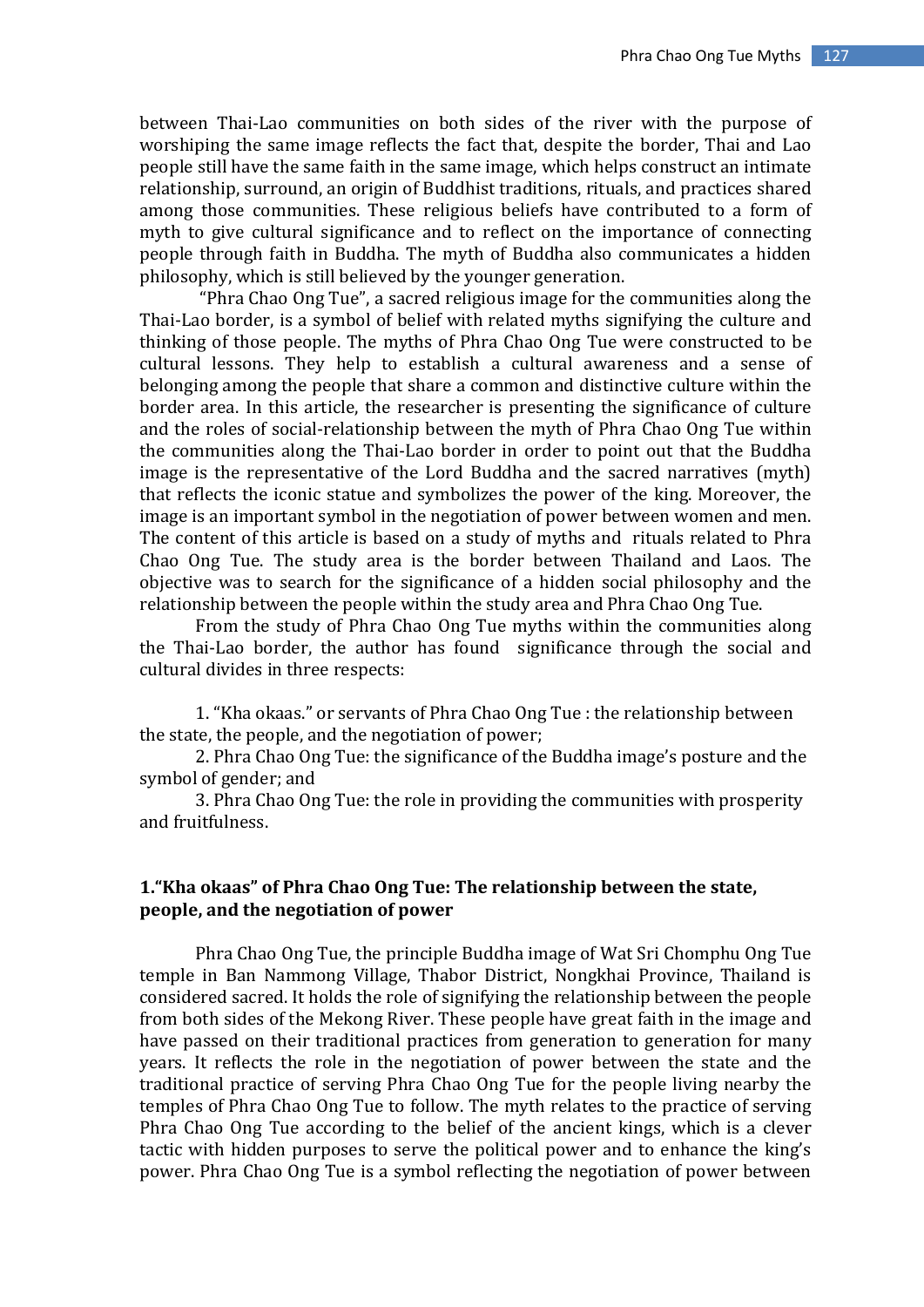the state and the villagers; the people have been granted this negotiation since ancient times, a privilege under control of the state through the role of the servants to Phra Chao Ong Tue.

The establishment of the traditional practice in serving Phra Chao Ong Tue at Wat Srichomphu Ong Tue temple originated from the strong faith that King Xaiyasethathirat, the ruler of Vientiane, was a Buddhist. He was the king who founded Buddhism and introduced the religion to the people along the banks of the Mekong River. The religion has been promoted for prosperity ever since King Xaiyasethathirat constructed a vihara for Phra Chao Ong Tue using 500 workers. There were 13 villages around the vihara. After the construction of the image and the vihara, the king divided the areas nearby the vihara and announced them as the territories of the servants to Phra Chao Ong Tue. Those territories had responsibility in providing a tribute to the state. Being servants to Phra Chao Ong Tue, the people had a duty in providing a temple, Wat Sri Chomphu Ong Tue, a tribute that was recorded by Phra Mahanimit Bhanditsewee (B.E.2547: 20) in the history of Phra Chao Ong Tue. For example, if a person made a living by working with iron, he had to provide iron work to the temple. If a person made a living by farming rice, he had to provide the temple with rice. If a person made a living by producing salt, he had to bring salt as his tribute. The temple would arrange people to be responsible for the tributes, which were sold later.

King Xaiyasethathirat established a traditional practice in having servants to Phra Chao Ong Tue. The servants would safeguard the image. They would receive a special privilege. They received the same privileges as those to Wat Phra That Phanom, and Vientiane for example; they did not need to serve the nation as soldiers during war time. They were exempt from providing tributes to the state. According to Phichate Saiphan (2541-2542: 47), the servants of Wat Phra That Phanom did not need to pay tribute or any taxes. The groups are considered special as they were assigned by the king to serve the religion; and that assignment was not invalid. The younger generations would continue the responsibility forever. Sitthiporn Na Nakhornphanom (2541: 91-92) indicated that the servants of Buddha would be called 'kha okaas' which means the workers whom are specifically instructed to take care of Buddhism under the supervision of both the temple and the state. The workers had responsibility in serving the state during wartime or public construction as assigned by the state government. When they were not on duty with the state, they would have responsibility in serving the temple as instructed by the state. Once they were assigned by the king, servants of Buddhism were not allowed to do any other work. They had to devote their time strictly following his instruction. They were provided with many privileges: the servants to Wat Phra Chao Ong Tue or Wat Sri Chom Phu Ong Tue at Pak Huay Nam Mong, opposite of Muang Vientiane did not pay tribute to the state. In other words, the Buddhist servants of Phra Chao Ong Tue were a special group with political privileges. They were different from ordinary civilians even though they were faithful to the same Phra Chao Ong Tue.

Volunteering as 'kha okaas' to serve Buddha has been a tradition since ancient times as proved by the traditional practice of volunteering to serve and safeguard Buddhism. According to the records of Lan Chang history regarding the "kha okaas" of Phra That Phanom during B.E.2073-2102, Phraya Bhodhisalaraj, ruler of Luang Phrabang, came to restore Phra Mahathat (pagoda) and offered to increase the number of "kha okaas" to 3,000. In B.E. 2157, Phra Chao Na Khorn Luang Phichit Rajathani Sri Kotrabun, a ruler of Muang Sri Kotrabun came to restore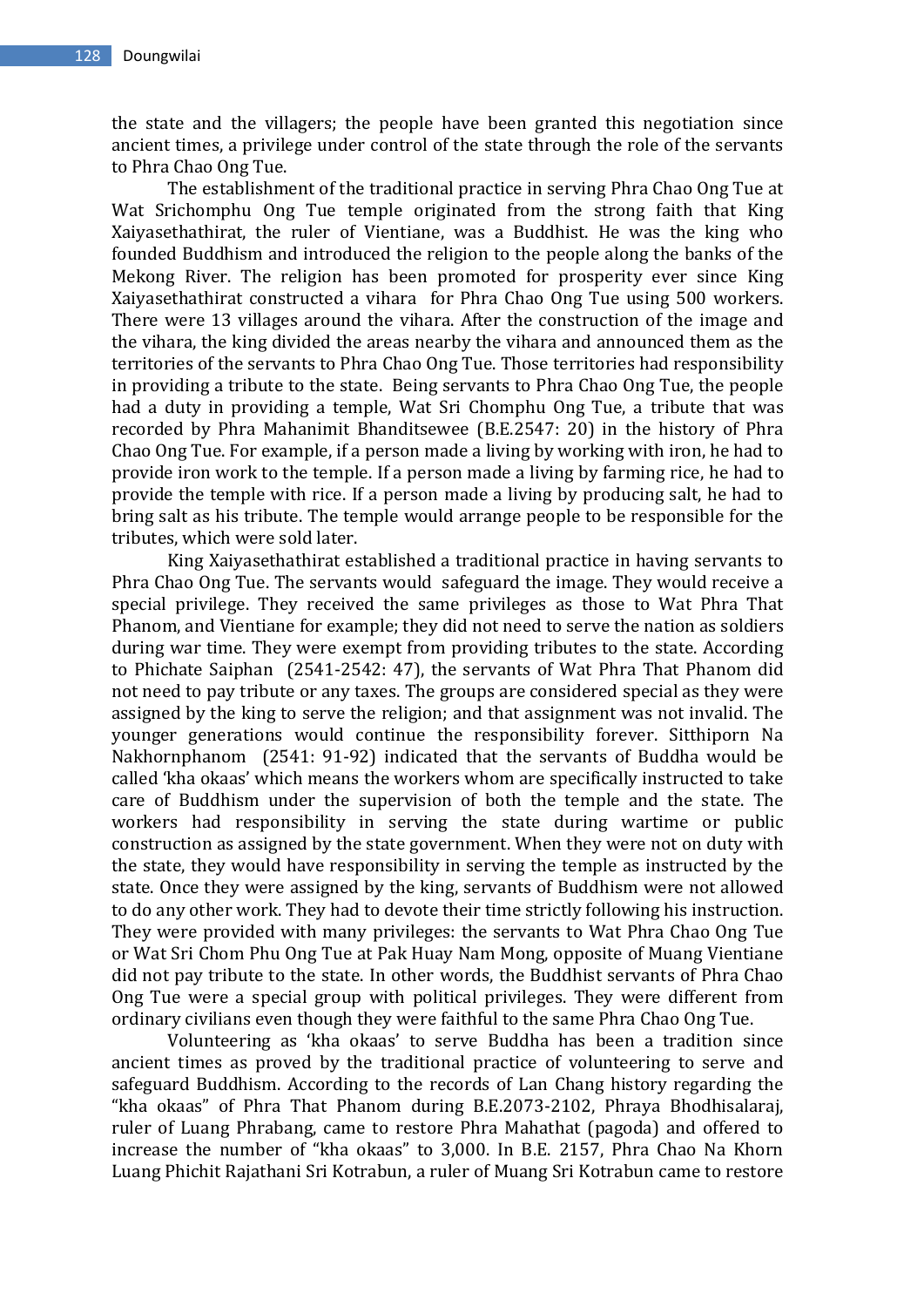Phra That, and investigated the former Buddhist servants donated by the former king. It was revealed that those servants were from Ban Sa Due, Na Wang, Tan Terng, Fak Fua, Dong Nok, and Dong Nai. These villages were located on the left bank of Say Bang Fai River. The ruler sacrificed his men to be attendants to Phra That Phanom (Phra Thep Rattana Molee, 2512: 83-87). In addition, Tossaphon Ard-Harn (2542: 86) stated that according to the Royal practice of the Lan Chang Kingdom, a kingdom's ruler must do restoration of Phra That Phanom to enhance his virtues, the kingdom's fruitfulness, and unity. In the same way, offering up one's self as "kha okaas" to Phra Chao Ong Tue is considered an attendant of Buddhism. So, the offer of "kha okaas" to Phra Chao Ong Tue has been a traditional practice of the king since ancient times until the late King Rama V of the Rattanakosin Era, terminated the practice.

However, the belief in the practice still exists in the memory of the Thai-Lao younger generation. They share the sense of responsibility in taking care of Phra Chao Ong Tue, which leads to the continuation of the traditional practice of having "kha okaas" to Phra Chao Ong Tue among them. According to the Ring Punna (B.E. 2533: interview), such servants still exist and continue their duties to Buddha as witnessed by their descendants regularly worshipping Phra Chao Ong Tue during the worship festival to the image starting on the 11th day of the waxing moon of the fourth lunar month to the first day of the waning moon of the same lunar month. The Thai and Lao villagers as well as all the servants (kha okaas) will bring offerings to worship the image. It is believed that if they do not follow this practice, they will be punished by the guardian spirits or the guardian angels. The spirit shared among the descendants of "kha okaas" reflects the role of Phra Chao Ong Tue in building an ethnic relationship. The area under the supervision of "kha okaas" was formerly the place where people of Laos, Vietnam, and Thailand were taken back and forth across the border. Therefore, many different ethnic groups were found: a group of Thai/Lao people, and a group of Tai Phuan and Vietnamese (Khattiya Chaimanee, http://nongkhaiculture.igetweb.com, 13 December B.E. 2553). The traditional worship to Phra Chao Ong Tue was then important in building the relationship between the descendants of "kha okaas", and among the groups of people who had faith in Phra Chao Ong Tue. The relationship encouraged those people to continue this tradition. Anthony D. Smith (referred in Suthep Sunthornpesat, 2548: 52) said that memory, experience, religion, custom, and tradition are major elements to form a sense of belonging among a group of people. Although the descendants of "kha okaas" or the people who have strong faith in Phra Chao Ong Tue, are not members of the same ethnic group, they treat Phra Chao Ong Tue with the same practice, which puts them into the same group with a sense of belonging.

The 'kha okaas' had the privilege of exemption from payment of tribute to the state and assignments by the state, but had the responsibility in safe guarding Phra Cho Ong Tue, acting on behalf of the Buddhist king in providing all offerings for worship to Buddha. This practice indicates the status and the power of such groups, which had privilege over other groups, even the king or the state. The volunteering as kha okaas, which has been passed on from generation to generation reflects the negotiation of power between the people and the king or the state. During wartime, they are granted an exemption from military service, but continued to provide service to Buddhism: a temple and safeguard the Buddha image in the temple. Based on this reason, these people are found to stay permanently in their home communities while most other people did not. Moreover, the King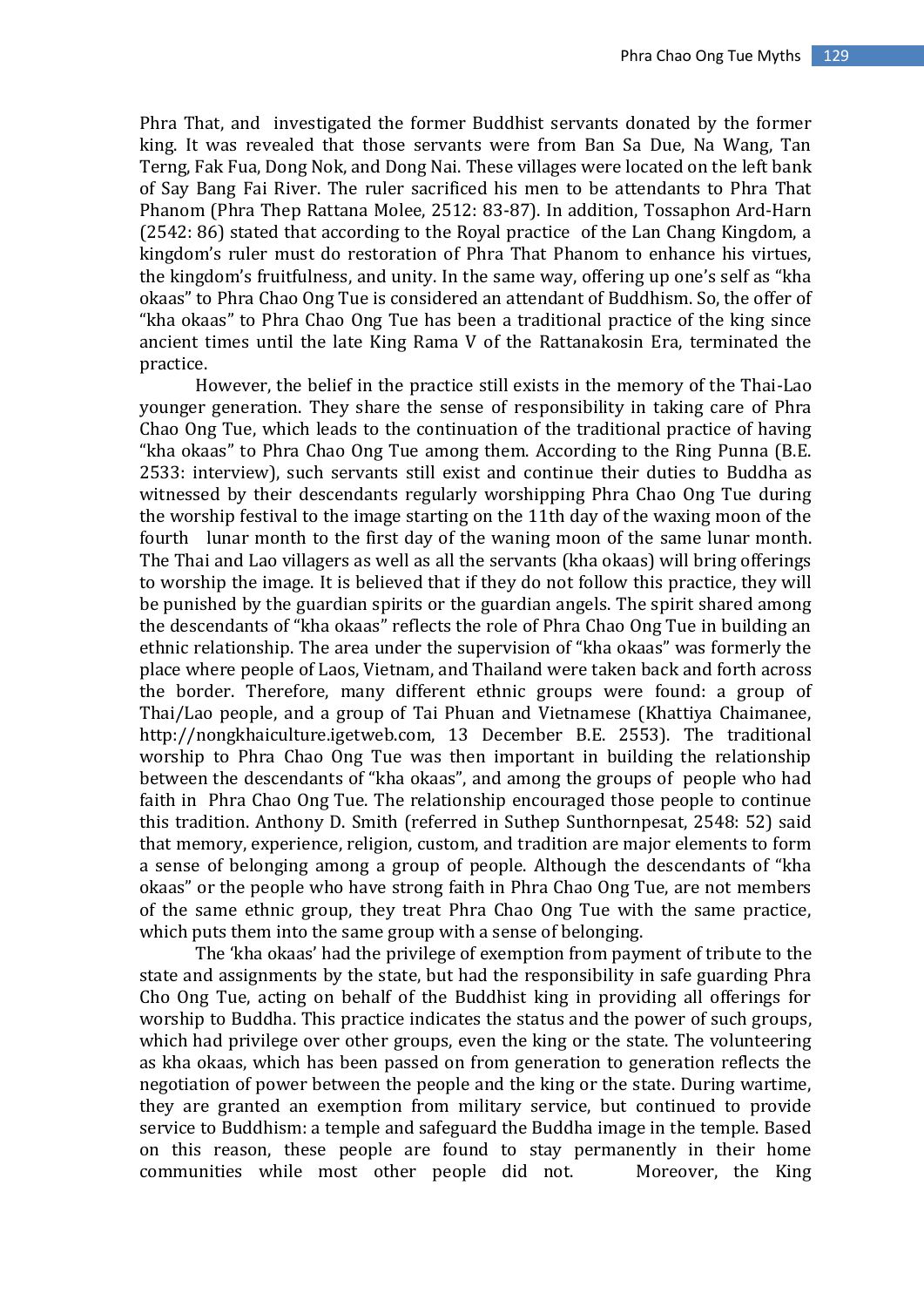Xaiyasethathirat's provision of kha okaas to Buddhism was considered a great merit enhancer for his own power. His political administration indicated the combination of the monarchy and Buddhism to join the state sector with the people's sector. The provision of kha okaas is also considered a king's duty which originated from the purpose to continually stabilize Buddhism throughout the authority's channel. This was a strategy that King Xaiyasethathirat used to encourage mutual benefit between the religion and the state. It also supports the existence of a monarchy through the sacred symbol of Buddhism. It could be concluded that the existence of the sacred symbol needs to attach itself to the significant power existing in the community. Max Weber (1963: 80-118) said that a religion had relationship and influence to the economy and the political administration of the states. Religion has created legitimacy to the state by issuing social regulations while making the ordinary people feel comfortable by providing them opportunities to acquire merit for the next life. Therefore, Buddhism was considered a tool of the state to negotiate for its power. In turn, the power of monarch or state was also governed by the power of Buddhism. In conclusion, volunteering as kha okaas to Phra Chao Ong Tue was used as a tool by ordinary people to negotiate with the state in forming public privilege with legitimacy in society. However, the provisions of kha okaas to Phra Chao Ong Tue was a royal practice to enhance the monarchy and promote the unity of the kingdom and the formation of royal legitimacy, which signified prosperity and the state of being in power by the monarch. This practice has reflected the relations between Buddhism and the social and political philosophy.

# **2. Phra Chao Ong Tue: The significance of the postures of the Buddha image and symbol of gender**

The myth of Phra Chao Ong Tue are sacred narratives that reflect the relations between the belief and ritual of the people along the Thai-Lao border. The myth explains the background of the community history, as well as the relations between people and supernatural power. They are creative stories that were invented in response to the basic needs of people both physically and mentally. Their meaning relates to the cultural and social context that is functional and influential to the peoples' way of life within society. Therefore, Phra Chao Ong Tue became a sacred symbol in Buddhism that reflected the people's thinking. Clifford Geertz (referred in Akin Rapipat, 2551: 83-84) stated that religious symbols are a kind of symbolic system, which forms moods and motivations in human beings. It is influential and long lasting by inventing concepts, and general rules of life. It makes the invented concepts come true. Phra Chao Ong Tue is a symbol created by peoplein order to respond to the needs for communication, which is still not interpretable. The postures of Phra Chao Ong Tue are symbols with complicated meanings that signifies the thoughts of the people in the society. The power and the relationship of gender are also signified through those postures.

Phra Chao Ong Tue is a Buddha image in Mara Vichaya posture with graceful characteristics of a Buddha image. It is a large image made of bronze. There are several postures of the image such as sitting cross-legged, smiling, eyes half-open, broad forehead, erect and upright body, and sitting in peace, which makes people feel happy and faithful to the image. These postures signify the power of Buddha in ancient time. Sakchai Saisingh (2549 : 49) stated that the Buddha image is built as a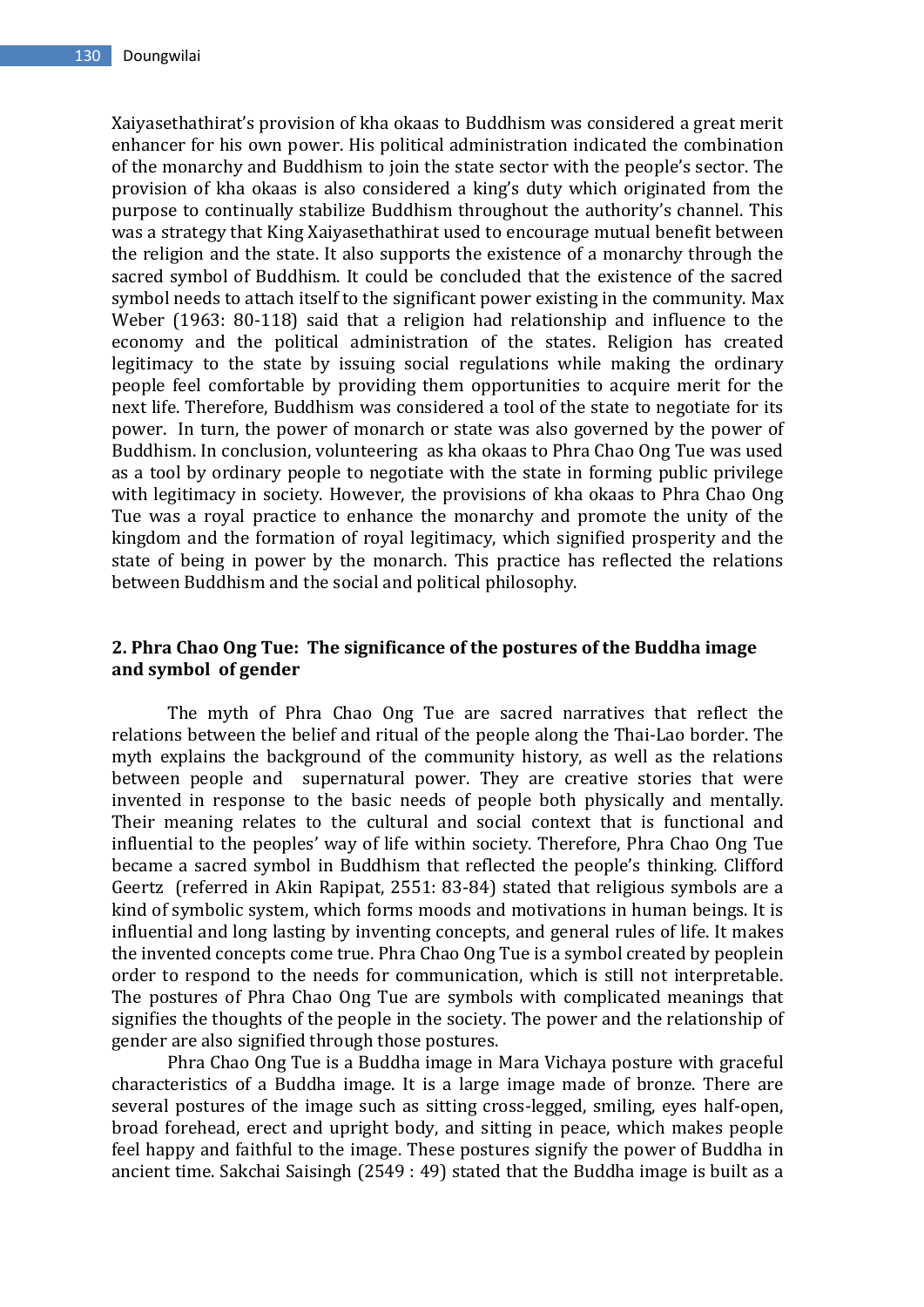representative of Lord Buddha, and to tell history. Buddha is constructed for the purpose of telling history from time to time. The Buddha image in Mara Vichaya posture is also known as the Buddha image with the gesture of subduing Mara. Khaisri Sri Aroon (2546: 20-21) explained the posture as follows: sitting crosslegged, left hand with palm upward on the lap, right hand with palm down at the knee, the index directing to the ground, the King of Mara and his men are a personification of the lust which is the difficulty to obstruct the Lord Buddha's enlightenment. The index finger directing to the ground means that the Buddha is calling the goddess of earth to witness that during his past lives, he had enough accumulated merit to do enlightenment to become a Lord Buddha in this life. The goddess then twisted her hair to drip holy water out to wipe away Mara in a flood. According to the Buddha's history, the construction of the Buddha image in Mara Vichaya posture is for the purpose of telling the story of when the Lord Buddha conquered Mara. The meaning of the Buddha image in Mara Vichaya posture signifies some hidden meaning in constructing the Buddha image Phra Chao Ong Tue, which is that King Xaiyasethathirat built Phra Chao Ong Tue in the gesture of subduing Mara as a symbol of power and authority of his own during wartime. He had high perseverance and sacrifice in succeeding his mission of constructing the biggest golden Buddha image at that time. The image was the biggest made with the traditional style of that period but most of all it was seen as a symbol of victory, which was the king's strategy in discouraging his enemies, bringing him victory. It has been said, regarding the miracle of this Buddha image in the myths of Phra Chao Ong Tue, that in Vientiane, when the king of Burma came to attack Vientiane, Phra Chao Ong Tue had created a miracle, discouraging the Burmese troops who retreated. The same is said for the myth of Phra Chao Lan Tue, Chiangsaen District, Chiangrai Province; the Buddha image had created a miracle by stopping the army led by King Anouvong every time he attacked Chiangsaen. The purpose in constructing Phra Chao Ong Tue was based on the strong desire of King Xaiyasethathirat to build a huge Buddha image in Mara Vichaya posture as a symbol of victory over the enemies of the country, and as the king's good luck charm: the Buddha image of King Xaiyasethathirat.

The gestures of Phra Chao Ong Tue also indicated the relationships between male and female, as noticeable in Phra Chao Ong Tue at Wat Sri Chomphu Ong Tue, Ban Nammong, Thabor District, Nongkhai Province. According to local tradition, King Xaiyasethathirat had built the image in memory of his beloved Queen. The characteristics of the image were made to be similar to the queen's, which is why the characteristics were womanlike (Khammee Nantha, B.E.2553: interview). This corresponds to the information from Weeraphan Rajaphon (B.E. 2553: interview), a resident of Sawannakhate District, with reference to an abbot of Wat Phra That Ing Hang, that while King Xaiyasethathirat and his wife were having sexual intercourse, they could not withdraw their organs from each other. The queen decided to sacrifice herself to save the king for the kingdom. The king was in so much grief he decided to build a Buddha image with gentle and tender characteristics especially the hips, which was shaped to be like a woman's (Weeraphan Rajaphon, B.E.2553: interview). The Buddha image at Wat Sri Chomphu Ong Tue and at Wat Phra Chao Ong Tue in Vientiane was understood by the locals as kind of a sister-brother relationship. The Buddha image in Vientiane was of King Xaiyasethathirat, called "Ong Pi" which means older brother, and at Wat Sri Chomphu Ong Tue was of his queen, called "Ong Nong" which means younger sister.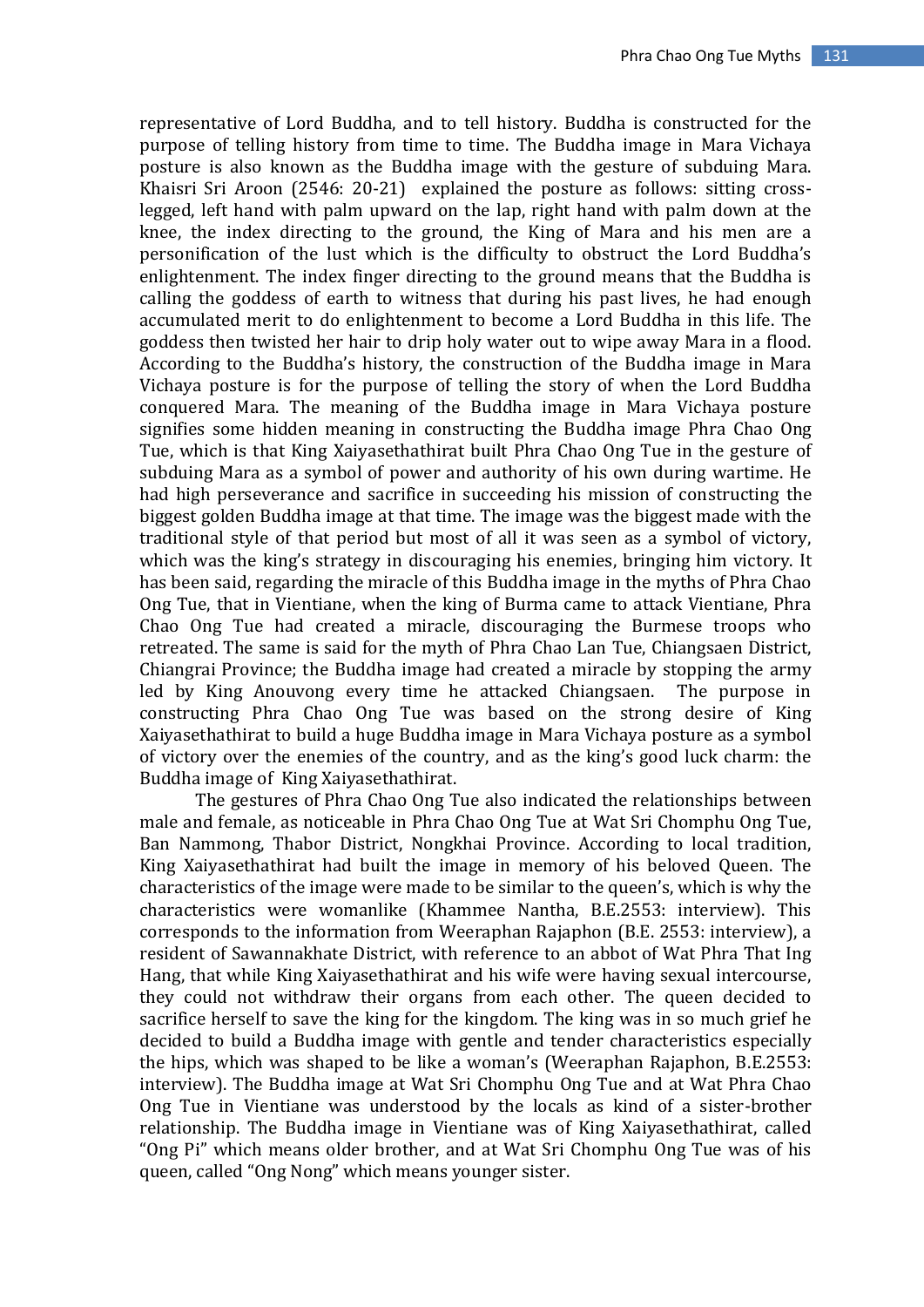According to the myth, the female gracefulness of Phra Chao Ong Tue signified power, sexual relationship, and the important role of women supporting the continuation of political administration and Buddhism. Even the thought of women's rights in Thai and Lao societies had been limited since ancient times, in practice, the right had not been reduced; women could not express their creative intelligence at all. On the other hand,women had an important role in encouraging the success of the kingdom's administration and the prosperity of Buddhism as proved by the construction of Phra Chao Ong Tue in Vientiane telling that, before casting the image of Phra Chao Ong Tue, the king had assigned his queen to take all responsibilities of the kingdom on his behalf during his meditation at Wat In paeng. When the auspicious time for casting the image came, all the traditional ritual activities were performed, and the enemies had attacked the kingdom. The king, therefore, could not fulfill his desire of building the Buddha image. His queen warned him that, "Whatever will be will be, do not hesitate to fulfill your desire to build the huge Buddha image for being a Lord Buddha in your next life. If the desire could not be fulfilled and the kingdom is to be overcome by Burma, may the king's hands be melt [sic] into the cast. If it could, may the cast cool down,be light in weight, and be acted like putting a on [sic] hat" (Phra Kaew Wongsai Duangpajan, B.E.2553: interview). Due to the queen's words, the construction of the image was successfully completed.

In conclusion, the role of women has had some contribution to the higher power of the king both politically and religiously. In ancient Thai society the structure regarding the thought of gender was emphasized on the male because of the influence from Buddhism, and women had to accept that they were to be treated in a lower fashion than men. The role of men in Buddhism helped to support the men's status to become higher and more privileged in society (Waranee Phokhaphanichawong, 2548: 89). Women were not allowed to get the same opportunity in Buddhism as men did. It was not possible for women to be appointed the highest religious rank as men did. However, women had rights and responsibility in supporting the success of religious rituals as well as other religious activities. The gracefulness of Phra Chao Ong Tue was purposely constructed to be like the queen of King Xaiyasethathirat, signifying the hidden meaning that the religion could exist with prosperity because of support from women. In the same way, the king could not reach his highest power without support from women.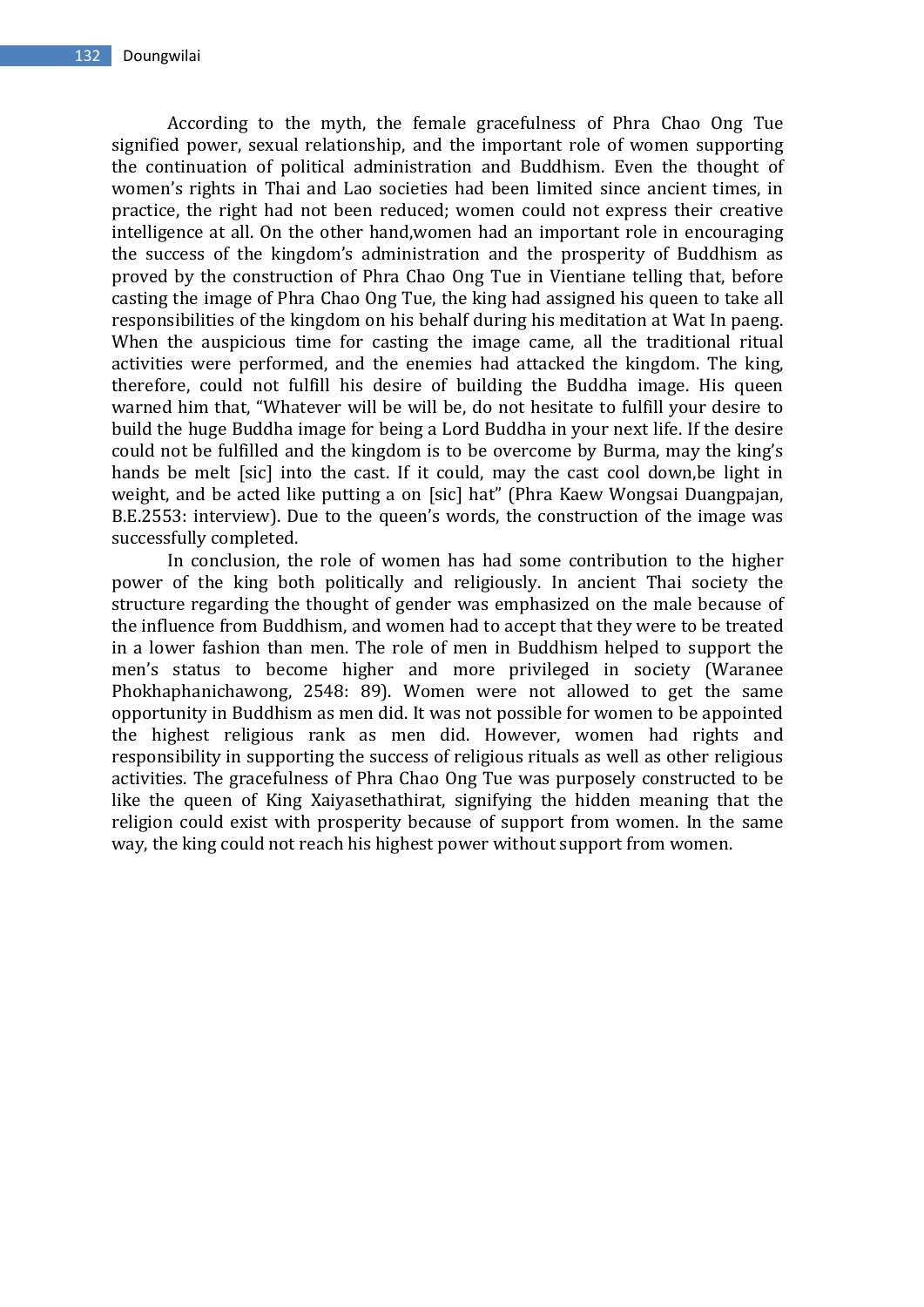

**Figure 1.** Phra Chao Ong Tue at Srichomphu Ong Tue Temple, Thabor District, Nongkhai Province



**Figure 2.** Phra Chao Ong Tue, Wat Ong Tue Mahavihara Temple, Vientiane.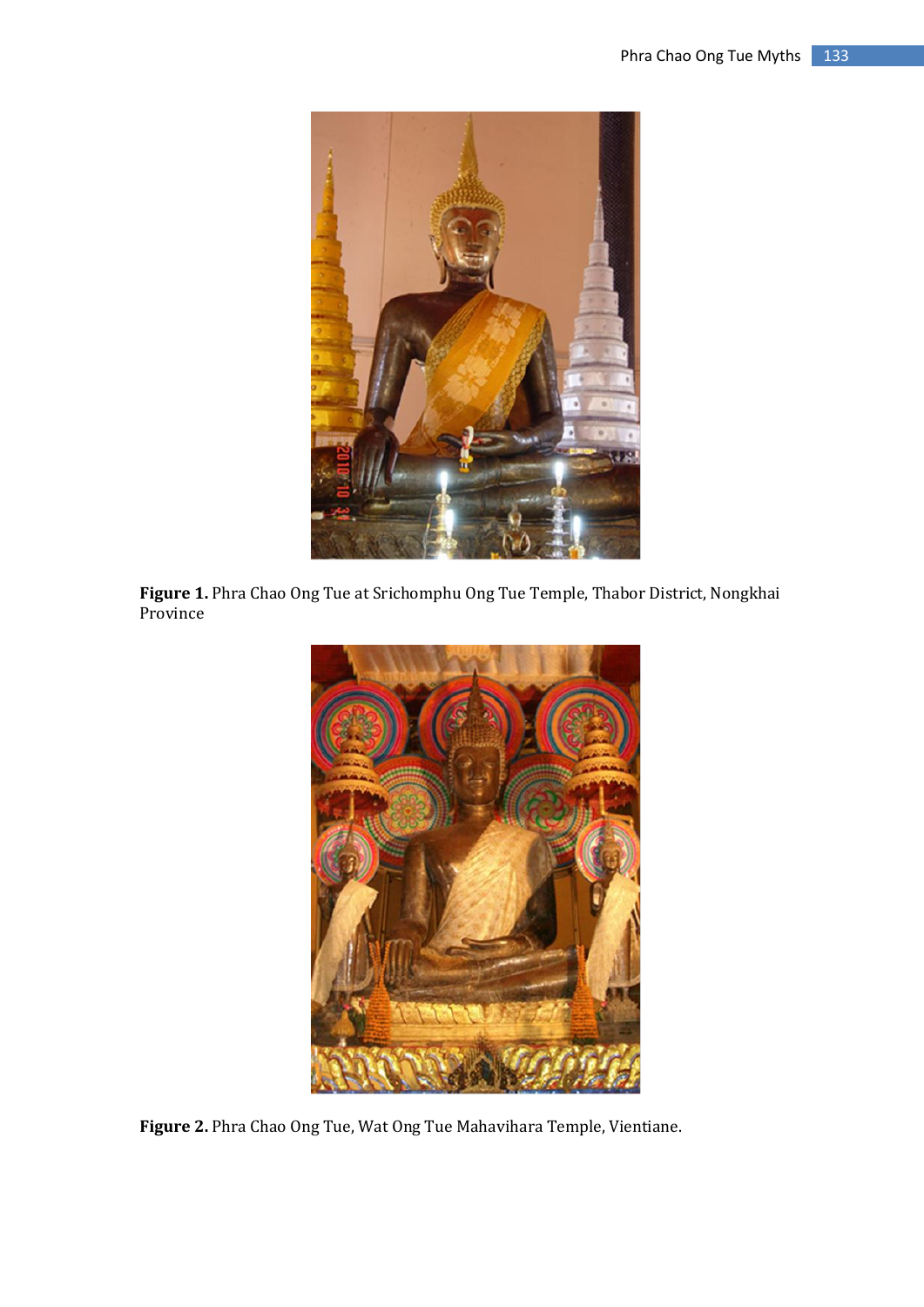# **3. Phra Chao Ong Tue: The role of providing the communities with prosperity and fruitfulness**

According to Buddhist belief, Buddha's image represents the Lord Buddha. The image is important as a protector and it maintains power to safeguard people. It can create miracles of peace, fruitfulness, and medical treatment for people who have faith in 'Phra Chao Ong Tue' It is believed to be a sacred object and a good luck charm for the villages. If the believers follow the right practices step by step, the outcome will be as wished. The faith the people along the Thai-Lao border have towards Phra Chao Ong Tue comes from the origin of the myth and the stories told within the communities, passed on from generation to generation. These myths are related to history and miracle, which has been in the memory of the ancestors; the stories are repeated, they are not just ordinary narratives but powerful and valuable lessons to the people in modern-day society. Siraporn Na Thalang (2552: 366) stated that myth helps to empower communities and give information regarding the traditions of groups of people that existed in ancient times. It has added higher value to the person who has supernatural powers stated in the myth. For example, the miracle of Phra Chao Ong Tue at Wat Sre Chomphu Ong Tue, Thabor District, Nongkhai Province. It is said that a hill tribe, "Haw," came across the Mekong River to Wat Nammong, which was located on the opposite side of the river, in order to destroy Phra Chao Ong Tue; destruction of the image meant destroying the people's good spirit. The enemy used an axe to cut the knee of Phra Chao Ong Tue, there was a scream of pain from the mouth of the image, the wound was bleeding, and the image's eyes were watery. The miracle discouraged the enemy and they retreated. However, they were all later found dead.

The Phra Chao Lan Tue, the centre of good spirit for Buddhists along the two banks of the Mekong River, the golden triangle area, Chiangsaen District, Chiangrai Province, is also known to have seen miracles. During the reign of King Anouvong , Laos wished to colonize Chiangsaen; they tried to defeat the town but the attack was unsuccessful. During that time, it is said that all temples located along the banks of the Mekong River were sunk into the water, including Phra Chao Lan Tue. The failure of King Anouvong in conquering Chiangsaen was believed to be from the miracle of Phra Chao Lan Tue. The image helped protect the town from its enemies. The faith towards the image was so strong that the people agreed to organize a ritual to retrieve the image, which had been sunk in the Mekong River. However, during the ritual, there was a strong wind and thunder storm. The ritual was attempted two times, but failed. It was said that a huge black snake with shiny scales, long body, and green-red eyes was often found swimming in the water and crawling around Koh Don Haeng, the place used for the ritual. This story has been repeated many times; the sacredness of Phra Chao Ong Tue to the people residing nearby still exists until now. Chiangsaen people had agreed to build a Buddha image called 'Phra Chao Lan Tue' as a representative of the one sunk in the river. A ritual was set up to invite the spirit of Phra Chao Lan Tue in the river to reside in the new image. Phra Chao Ong Tue at Wat Ong Tue Maha Vihara, Vientiane, was also involved in a miracle when the Burmese came to attack Vientiane. King Xaiyasethathirat made a wish to Phra Chao Ong Tue to make the enemy sleep unconsciously during his visit to the Burmese army. His wish came true. The Burmese were discouraged by the power of the image; they decided to leave the town.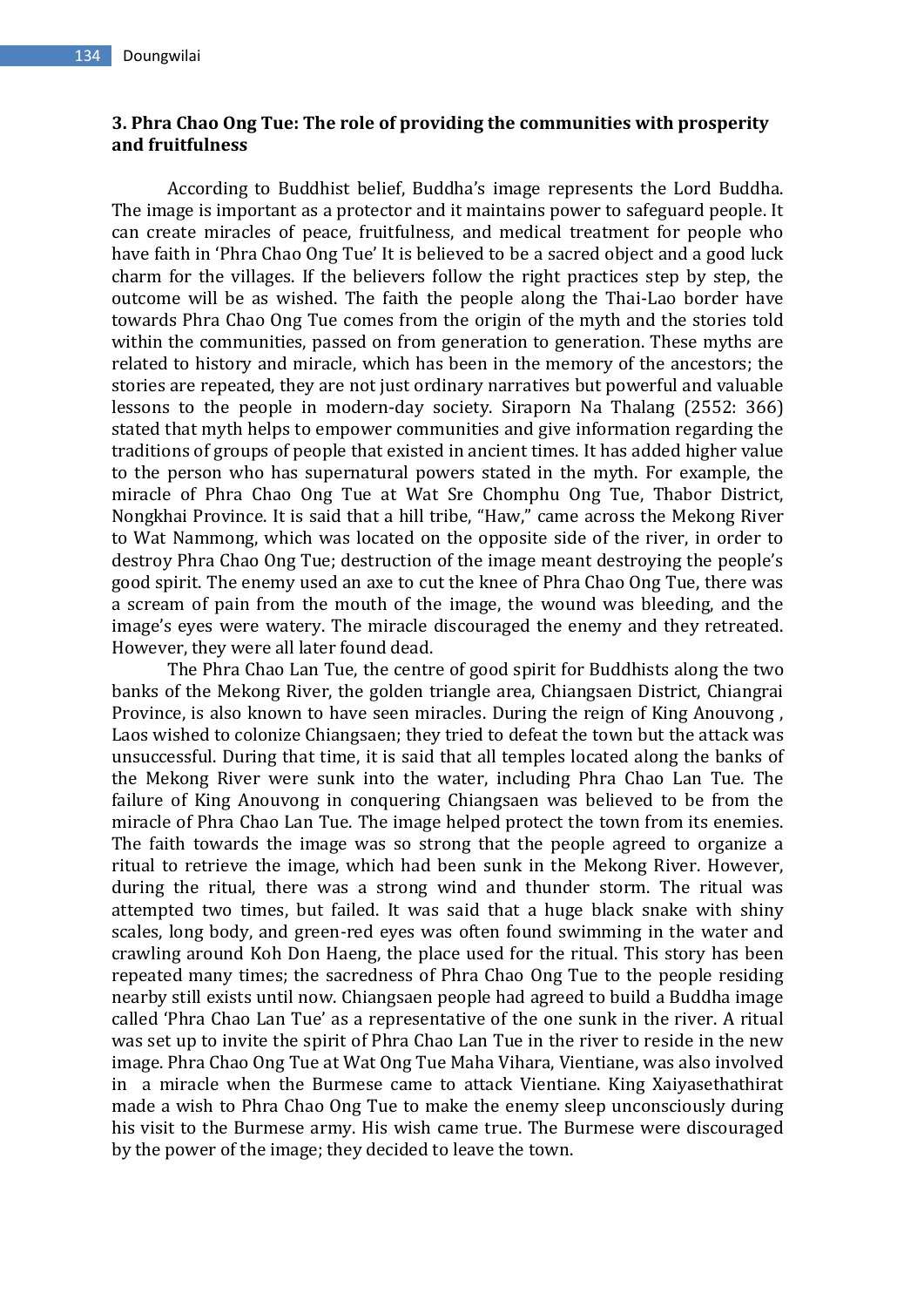The miracle of Phra Chao Ong Tue according to the beliefs of the people along the Thai-Lao border is a symbol representing the miracle of the Lord Buddha in protecting Buddhists from danger and bringing prosperity to them. This reflects the significance and the repetition of the sacredness of the image. Therefore, the myth of Phra Chao Ong Tue has some meaning related to modern day cultural and social contexts. The myth has played a role and influenced the way of life of people in these communities for a long time. The way the people have followed their beliefs became their tradition and ritual of Phra Chao Ong Tue whilst forming symbolic meaning for communicating among people within the community. Taking part in the ritual is a way for people to consolidate their thoughts. Geertz (1983: 121) stated that from a social view-point, "religion helps organiz[e] social disciplines in the same way that the environment, the political power, the wealth, the legal obligation, the interpersonal relationship, and the vision of beauty have done with the social regulations." In conclusion, the tradition and the ritual related to Phra Chao Ong Tue are not only meaningful to the communities in terms of their way of their life, but it also, reflects the role of social relationships connecting the people".

The traditions and rituals related to Phra Chao Ong Tue include, for example, the practice of 'wian tian,' or walking with light candles around the vihara of Phra Chao Ong Tue during the worship festival, the rocket festival to worship Phra Chao Ong Tue, and the tradition of sprinkling water onto Phra Chao Ong Tue. These traditional practices signify the hidden meaning of belief through the ritual and the traditions related to the prosperity and fruitfulness of the communities. The most significant tradition is the Phra Chao Ong Tue worship festival. The belief is very meaningful to the community especially those along the Thai-Lao border whose lives depend on farming. The rituals to worship Phra Chao Ong Tue represents the meaning of farming within the communities since ancient times. In the current climate of social change, the self-supporting farming has gradually changed their farming to support the economic system under supervision of the government sector that plays an important role in directing the development of local agriculture. Therefore, farming within the community has been reformed to serve modern economic trends. Consequently, the community has changed their way of life to suit the circumstances, but still pay respect to Phra Chao Ong Tue with the hope of more prosperity. The traditional practice related to the image is still to have strong faith. The role of the image as a symbol of sacredness to give fruitfulness to the community is still strongly believed and meaningful to the communities regardless of changes.

The fruitfulness of the farming community strongly relies on the amount of rain. For example, the tradition of sprinkling water onto Phra Chao Ong Tue or the rocket tradition to worship Phra Chao Ong Tue indicated that water is a significant symbol of the ritual and to the worship of Phra Chao Ong Tue. This method of thinking relates to the wish for fruitfulness, which is very important to the agricultural community that relies on rainwater for farming. This is why the two traditions are meaningful to the people in an agricultural society. Pathom Hongsuwan (B.E. 2552: 217) stated that regarding the ritual of rocket for rain in the myth of the Lanna Buddha that the image of the Lanna people has some relation to the belief of fruitfulness, similar to a god of rain. The rocket ritual of ancient Lanna is similar to the present-day ritual found in the northeastern region. They both have the same purpose, which is to worship "Phaya Thane", a god of rain residing in heaven who is powerful in giving or not giving rain to the earth. The rocket ritual is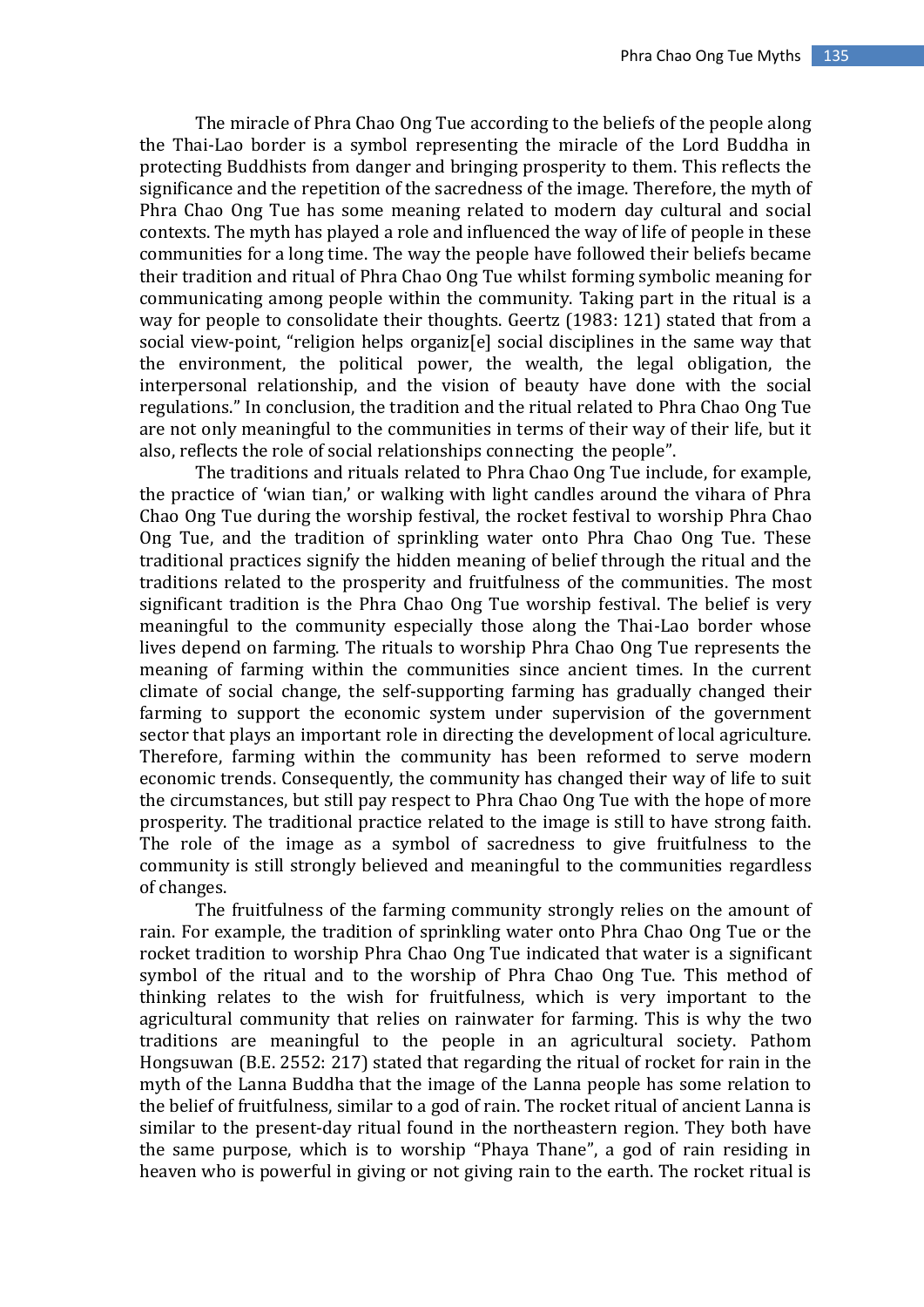designed to signal to the god that the farmers still need rain, and also to worship the god. In conclusion, the belief of the tradition of sprinkling water onto Phra Chao Ong Tue and the rocket ritual are to help Phra Chao Ong Tue be a medium between people and Phaya Thane, the god of rain, who can bring fruitfulness and prosperity to the community. The two traditions are not only ceremonies for the annual festivals for merit making but they are also valuable and meaningful to both the people of Thai and Lao where Phra Chao Ong Tue is the center of the faith.

The Phra Chao Ong Tue worship festival plays a significant role in reflecting the close relationship between Thai and Lao communities. A ceremony of Phra Chao Ong Tue at each temple is organized annually after the harvest season; each event is attended by Thai, Lao, and foreigners. The purpose is to worship and wish for prosperity and good luck. Lao people that work in other countries will return home to join the ceremony. The worship festival is a good time to reunite with members who work away from home. According to Phra Kru Buddhawarathikhun (B.E. 2553: interview), the festival of worship to Phra Chao Ong Tue, Wat Phra To temple, Na Tan District, Ubonrachathani Province is another event that Lao people working in Thailand always come to attend. Therefore, the worship of Phra Chao Ong Tue is more meaningful than just being a religious ritual. It is a festival of reunion, of a building a stronger relationship with both the family and a group of people who share the same faith. It is a symbol that brings people together through the channel of the same belief and is another way to create unity between those of different ethnic back grounds.

#### **CONCLUSION**

The myth of Phra Chao Ong Tue is a sacred narrative within the communities along the Thai-Lao border. They contain cultural meaning and play a significant role in establishing social relationships. The delivery of the sacred narratives related to Phra Chao Ong Tue reflects some significance hidden in the ideological concept of the ancestors. Phra Chao Ong Tue is a symbol of power for negotiation, which has been passed on through this belief. The negotiation of the meaning through traditional practices, the negotiation of meaning through the power of sexuality, and how people respect Phra Chao Ong Tue in helping to form a sense of ethnic unity along with the belief in miracles. This encourages people to have tighter relationships and harmonize, connecting themselves via the same belief that they have had since ancient times. The role of Phra Chao Ong Tue in relation to the monarchy has been to express the significance of the great power which has gradually varied in response to the mood and fashion of society as time changes. Phra Chao Ong Tue even today still has its role in ritual. It represents the Lord Buddha who has supernatural power to give prosperity and fruitfulness.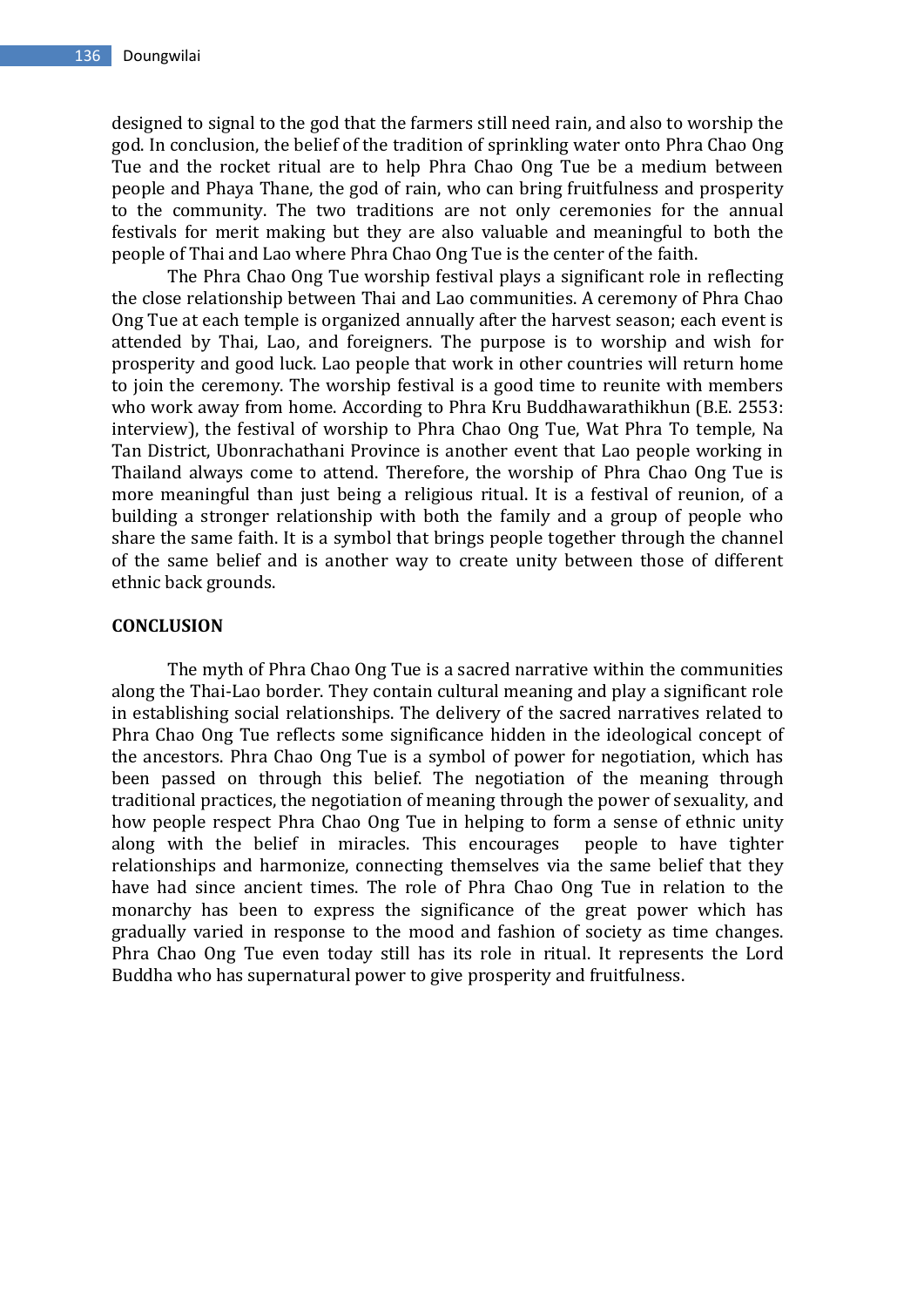#### **REFERENCES**

- Akin Rapipat. (B.E. 2551). Culture is Meaning: Theory and Method of Clifford Geertz. Bangkok: Princess Maha Chakri Sirindhorn Anthropology Center (public organisation).
- Fine Arts Department. (B.E. 2522). Annals of Phra That Phanom Restoration at Wat Phra That Phanommahavihara, Thatphanom district, Nakhon Phanom province, B.E. 2518-2522. Bangkok: Fine Arts Department.
- Geertz, Clifford. (1983). "Religion as a Cultural System." In The Interpretation of Cultures. New York: Bcsic Books.
- Guide Ubon. Phra Chao Yai Ong Tue Wat Phra Tow Bang Paksaeng. <http://guideubon.com> 13 December B.E. 2553.
- Khaisri Sriaroon. (B.E. 2546). Buddha Images in Different Postures in Siam Prathate. Bangkok: Matichon.
- Khattiya Chaimanee. Ethnic Group in Nongkhai Province. <http://nongkhaiculture.igetweb.com> 13 December B.E. 2553.
- Mitaporn. Phra Chao Lan Tue….in the mid of Mae Khong river, Chiangsaen District, Chiangrai Province. <http://www.bp.or.th/webboard> 13 December B.E. 2553.
- Pathom Hongsuwan. (B.E. 2552). Myths of Lanna Buddha Images: the Force of Wisdom from Belief and Relationship with Locality. Research Report for TFR. Mahasarakham: Mahasarakham University.
- Phichate Saiphan. "3 House spirits: Traditional Ritual among the Group of Servants to That Phanom." Thai Studies. 15(2) November B.E.2541 – January B.E. 2542.
- Phra Mananimit Bhadittasewee. (B.E. 2547). History of Luang Phor Phra Chao Ong Tue. Nongkhai: unpublished.
- Phra Rachathammakosol. (B.E. 2551). History of Wat Tai Phra Chao Yai Ong Tue. Ubonrachathani: Daeng Karn Pim.
- Phra Theprattanamoli. (B.E. 2512). Urangkanitan (Tamnan Phra That Phanompissadarn). Phranakhorn: Fueng Aksorn Publishing..
- Sakchai Saisigh. (B.E. 2549). "Buddha Image." Encyclopedia for youth by the King Rama IX, issue 29. Bangkok: Rungsilpkarnpim.
- Siraporn Na Thalang. (B.E. 2552). Folklore Theories, Methodology in Analyzing Myths-Folk Tales. Bangkok: Chulalongkorn University.
- Sitthiporn Na Nakhornphanom. (B.E. 2541). "Economy Ways of Ancient Nongkhai" Lao Vision on the Communities along both Sides of Mae Kong River. Research Report by Thailand Research Funds. Mahasarakham: Mahasarakham University.
- Suthep Sunthornpaysat. (B.E.2548). Ethnic Relationship: Anthropological Basic Concept in Studying Identity, Ethic, Nation, and the Organization Management of Ethnic Relationship. Bangkok: Ancient City.
- Tossaphon Artharn. (B.E. 2542). Kha O-Kart Phra That Phanom, That Phanom district, Nakhornphanom province. M.A. Thesis, Manasarakham: Manasarakham University..
- Waranee Phokhaphan. Kulapha Wajanasara, Translator. (B.E.2548). "Buddhism and Dimension of Gender in Thai Society, Cycle, Academic and the Effort in Reviewing the issue." in Gender Status and sexuality in Thai Society. Amra Phongsaphich. Editor,.
- Weber, Max. (1969). The Sociology of Religion. Boston : Beacon Press.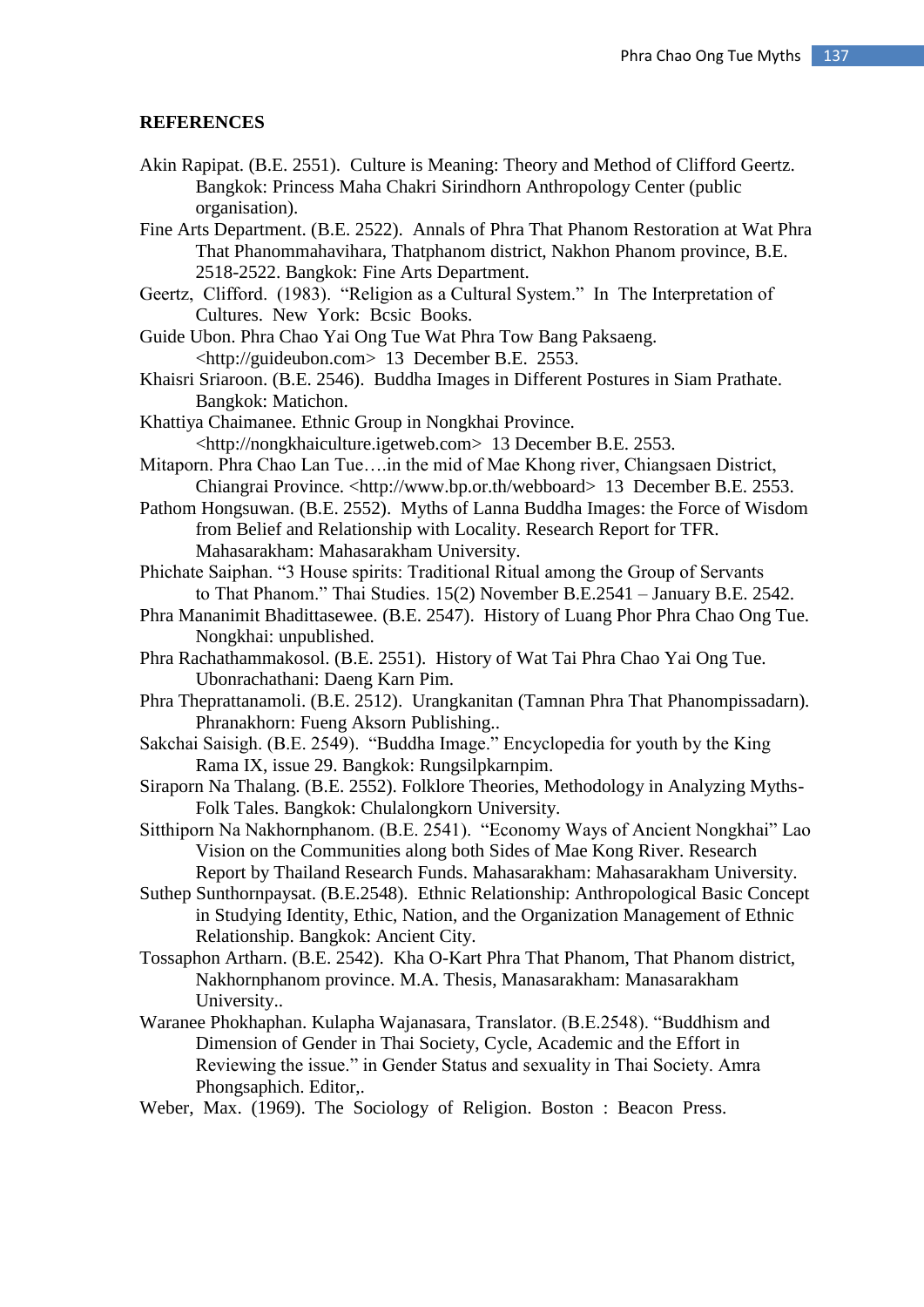# **INTERVIEWS**

- Khamme Nantha. Informant, Channipha Doungwilai. Interviewer, at Wat Srichomphu Ong Tue temple, Bang Nam Mong, Thabore district, Nongkhai province, 30 October B.E. 2553.
- Mon Phetlawong. Informant, Chanipha Doungwilai. Interviewer, at Ban Muang Kao, Kham Muan district, 5 December B.E. 2553.
- Phra Kaewwongxai Duangpachan. Informant, Channapha Doungwilai, Interviewer, at Wat Ong Tue Manavihara temple, Vientiane, 25 November B.E. 2553.
- Phra Kru Buddhawarathikhum. Informant, Chanipha Doungwilai. Interviewer, at Wat Phra Tow temple, Natal district, Ubonrachathani, 27 November B.E. 2553.
- Ring Punna. Informant, Channipha Doungwilai. Interviewer, at Wat Srichomphu Ong Tue, Ban Nam Mong, Thabore district, Nongkhai province, 30 October B.E. 2553.
- Siew Pannawong. Informant, Channipha Doungwilai, Interviewer, at Wat Phra That Ing Hang temple, Sawannakhate district, 6 December B.E. 2553.
- Weeraphan Rachaphon. Informant, Channipha Doungwilai. Interviewer, at the Sawan Institute of Administration, Sawannakhate district, 6 December B.E. 2553.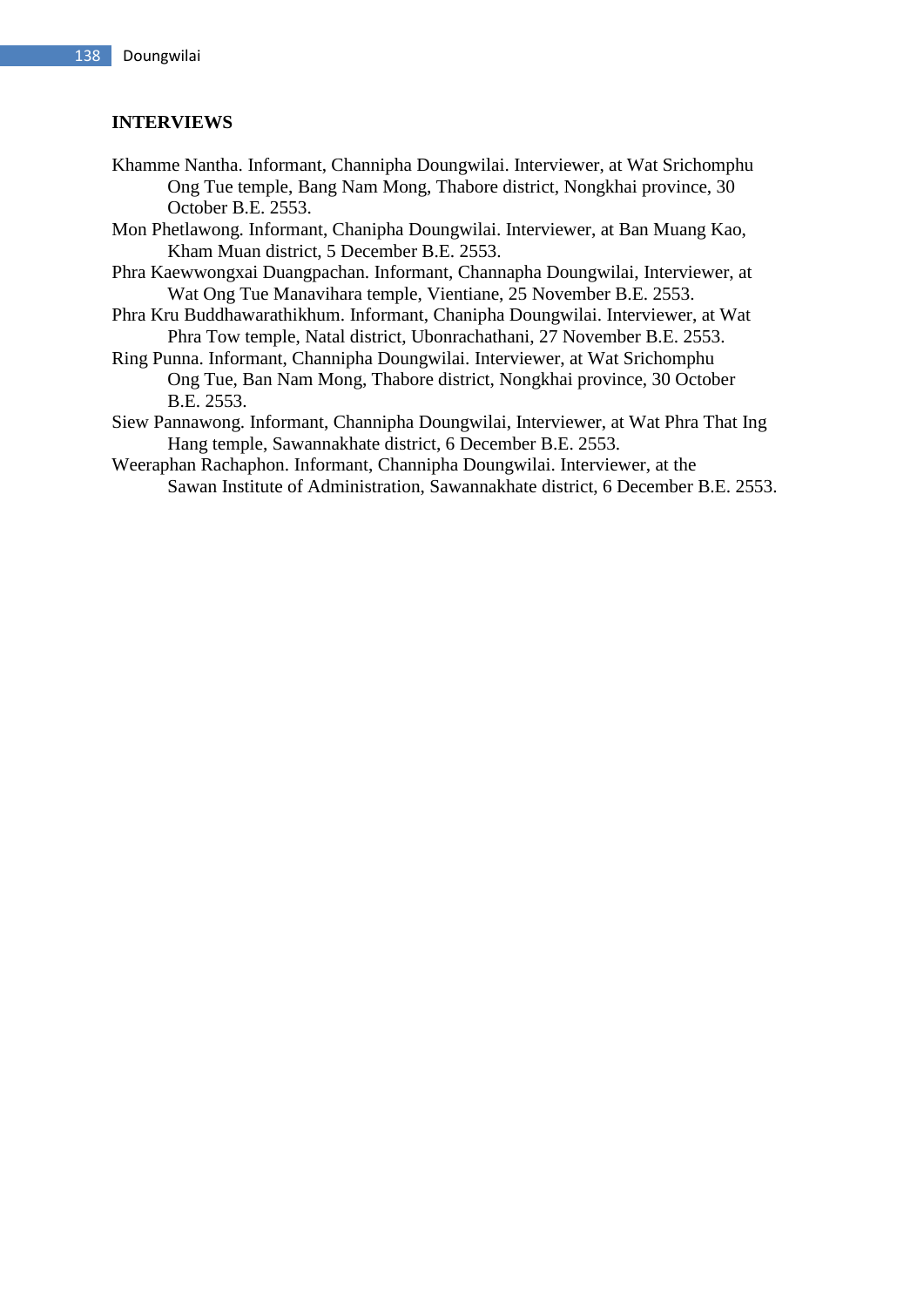#### **APPENDIX**

#### **The myths of Phra Chao Ong Tue according to the perceptions of the people along theThai-Lao borderland**

The survey of the myths of Phra Chao Ong Tue in the communities along the Thai-Lao border was conducted with the scope that the study areas must be the places along the Thai-Lao border where the myths of Phra Chao Ong Tue were told. The study showed that there were both literary and oral sources of the myths. Nine versions of those were selected for this study. The findings are as follows:

## **1. The myth of Phra Chao Lan Tue in the golden triangle area, Chiangsaen District, Chiangrai Province**

Phra Chao Lan Tue is a big brass Buddha image that sunk in the Mekong River.During the reign of King Anuwong, a king of Laos, the king had attacked the Chiangsaen Kingdom. Phor Phra Ya Sombun and his family had moved from Laos to Thailand. Because of his great faith in Phra Chao Lan Tue, in B.E.2488, he decided to bring the image from the river. Grandpa Kornkaew Sumchaiya went fishing in the Mekong River in the north of Koh Don Heang Island. When he threw his net into the river, he happened to pull out a big head of a Buddha image. When Phor Phra Ya Sombun had learned about it, he and his men of around 100 people went by boat to the island. They had made a sacrificial ritual in order to bring the image from the Mekong River. As soon as the ritual started, the area was affected by a huge storm. They then had to get back to the river bank. Seven days after the event, the men had arranged a sacrificial ritual again, the same situation had occurred. The task to bring the image from the river then failed. After the death of Phor Phra ya Sombun, his nine grandsons had constructed a Buddha image covered with plaster in the same size as that under the river. The image was named 'Phra Chao Lan Tue'. To follow Phor Phra ya Sombun's great faith in Phra Chao Lan Tue, the people had organized a ritual to invite the heart or the spirit of Phra Chao Lan Tue under the Mekong River to reside in the new-constructed Phra Chao Lan Tue (Mitaporn, www.bp.or.th on-line, 13 Dec. 2010)

### **2. The myths of Phra Chao Ong Tue at Srichomphu Ong Tue Temple, Thabor District, Nongkhai Province (Version 1)**

Phra Chao Ong Tue was built in the reign of King Chaiyachatethathiraj during B.E. 2105 with donations from the local people who had faith in Phra Chao Ong Tue. The donated brass and copper was weighed one Tue in total. The monks together with the local people had casted every parts of the image separately at the same time. On the last day, which was the day for forming the head part of the image, the first casting in the morning was not successful. The casting then had to be re-made again. While waiting for the material to be completely melted, it was lunch time for the monks. So, they left the work to have lunch at their places and planned to finish the casting after lunch. When they came back, they found that the head part had been casted more beautifully than what they thought it would be. People then asked for the answer of this questionable incident and had learned that there was a man dressed in white who came and completed the casting. As the cast was very hot, the man then ran to the north of Ban Nammong. A witness informed them that he was standing hesitantly by a pond before vanishing away. The witness understood that the man was an angel who came to get the cast done. The casted Buddha image was moved to a temple where King Xaiyasethathirat happened to see it and had faith in the image. He then built up a vihara, for the image. It was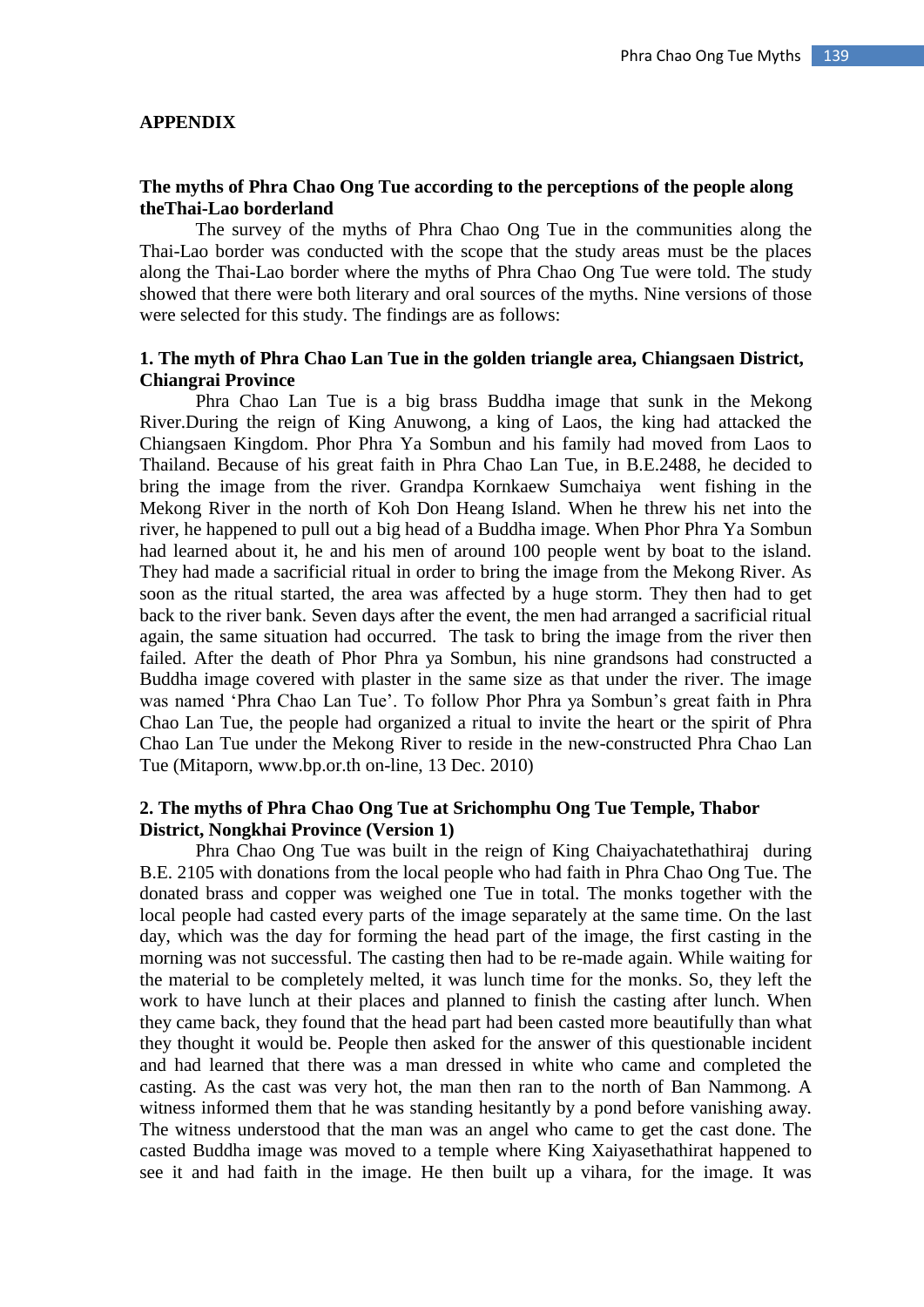constructed by 500 people. Its satellites consisted of 13 villages. The areas surrounding the image had been divided and marked off as the space of Phra Chao Ong Tue's followers: in the east, the area ended at Ban Makongchiangkhwa(opposite Phon Phisai District, Thailand); in the west, the area ended at Ban Wark Muangsome (Namsome district presently); in the south, the area ended at Ban Bor Eide Bor Ard (Pen district presently); in the north, no evidence was found but expected that the area would end at Ban Phran Phrao Srichiangmai District, Nongkhai province, Thailand, and the present Muang Jinaimo in Laos (Phra Maha Nimit Bhandittasewee (B.E.2547: 19-27)

### **3. The myths of Phra Chao Ong Tue at Srichomphu Ong Tue Temple, Thabor District, Nongkhai Province (Version 2)**

Once King Xaiyasethathirat went to the underwater world and had a relationship with Queen Naga. Before he returned to the human world, his Naga wife had asked him not to have sexual relations with his human wife for seven days otherwise something bad would happen to him. When the king got back, he did not follow the Naga's request. While the king and the queen were making love, their sexual organs were attached to each other. The queen then sacrificed her life by cutting her own organ. The king was in deep sorrow. When he came to Ban Nammong, Thabor District, Nongkhai Province, he built up a Buddha image in memory of his wife. The Buddha image was named Phar Chao Ong Tue. The image's hip was shaped to be like the queen's. That was the reason why the image's hip is in the shape of feminine characteristic. (Weraphan Rajaphon, 2010: interview)

#### **4. The myths of Phra Chao Yai Ong Tue at Wat Phra To Temple, Na Tan District, Ubonrachathaini Province (Version 1)**

Phra Chao Ong Tue is a Buddha image made of sandal wood floating along the Mekong River. It was believed that the image was moved together with Phra Bang from Cambodia during the reign of King Fa Ng-oom. Phra Chao Ong Tue was floating along the river until reaching Wat Pak Saeng temple, the image was just floating around the area; not going anywhere else. The villagers then tried to carry the image from the river but not successfully; so, they used holy thread to tie around the image's hands and tried to take the image from the river again. It was successful. The villagers took burnt earth to plaster over the image to make it earth-look before placing the image as the principle Buddha image of Wat Pak Saeng temple (Phra Khru Buddhawarathikhum, 2010: interview)

## **5. The myths of Phra Chao Yai Ong Tue at Wat Phra To Temple, Na Tan District, Ubonrachathaini Province (Version 2)**

Phra Chao Ong Tue is a Buddha image sitting in a Mara Vichaya Pospure. It was made of bricks and lime with the lap width at 2.90 meters and a height of 4.36 meters. Thai and Lao people have paid respect to the image since ancient times. According to the narratives told from generation to generation, there was a king of Cambodia named Phra Ya Khaew Jed Than who was travelling along the Mekong River during the rainy season until dusk at Ban Pak Saeng. He stayed there overnight. In the morning, he entered the village and met Chao Kuan of the village. He asked about the history of the village from Chao Kuan who said that the village was located by a vast beach. During summer, the water was lower and the beach appeared in the middle of water. It was amazing that when the beach appeared, the village people would live in peace and happiness. Having learned that, the king was so happy and received great faith in his mind. He hoped that one day he would return to the village to develop it into a city. In B.E.1154, he had fulfilled his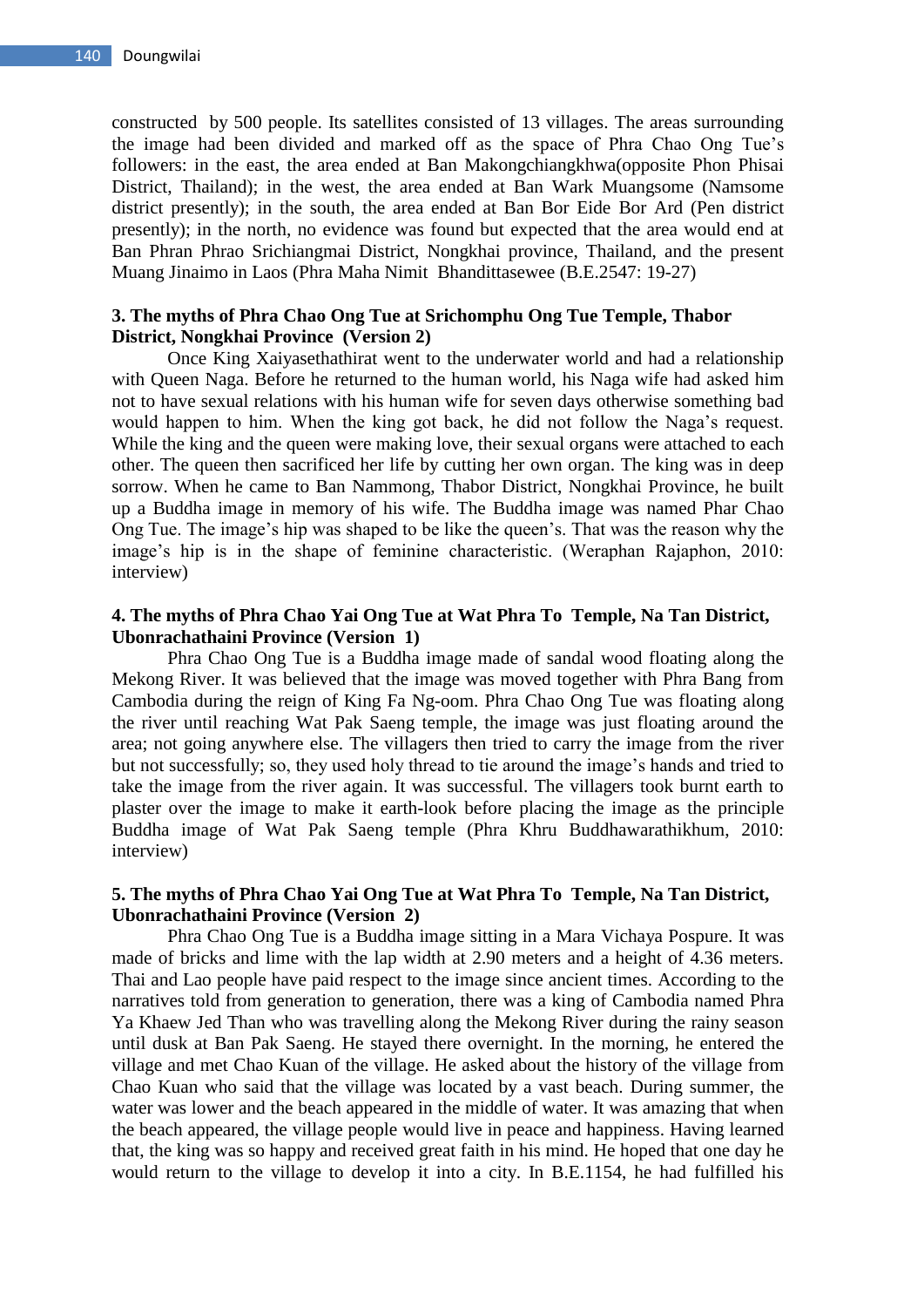desire by coming back to the town with a large number of his men. When they arrived, he assigned Chao Saeng to supervise the construction. The city and a big Buddha image were constructed at the same time, and finished in B.E.1180. The image was named Phra Indra Sai Chome or Phra Chao Ong Tue (Guide Ubon, http://guideubon.com, 13 Dec.2010)

# **6. The Myths of Phra Chao Yai Ong Tue Matetraiyasatdho, Wat Tai Phra Chao Yai Ong Tue Temple Muang District, Ubonrachatani Province**

Phra Chao Yai Ong Tue is a Buddha image made of pure gold sitting in a Mara Vichaya posture,with a lap width of 51 inches, and 85 inches in height (measured from its base). It was constructed in the reign of King Xaiyasethathirat, the ruler of Vientiane. Formerly, the image had been constructed outdoors, left in the sun and in the rain for a very long period of time. Because of this, the image's surface had been broken. During ancient times, there were many attacks from enemies for the image, as it was made of pure gold. Chao Muang Ubonrachathani and a high-ranked monk during that time had covered the image skin with 'Pom' which is grinded bark mixed with Yang boung or Persea kurzii, gold, silver, alloy of gold and copper, bronze, and the liquid from a kind of bark mixed together until it was sticky enough to use as plaster to cover the gold surface, to be hidden and safe from robbery. The image was left in an abandon temple for 200 years. Until the reign of King Rama III in B.E. 2373, the seven year, a year of the tiger, the king assigned Somdej Phra Phrom Woraracha Wongsa Bhumin a king of Muang Ubonrachathani and Somdej Phra Akaworarachakru Pussitathamma Wongsa Chao as the chairpersons in charge of casting the gold to cover the Buddha image. The image still exists today. The total age of the image is about 177 years (Phra Rachathammakosol, 2008: 14-15)

#### **7. The Myths of Phra Chao Ong Tue, Wat Ong Tue Mahavihara Temple, Vientiane**

In B.E. 2019, King Xaiyasethathirat had a strong intention to construct the biggest Buddha image of the era. Upon an auspicious time, the king assigned all his jobs to the queen, and then dressed in white and left the city to follow the course of the Buddhist monk's way in a temple called Wat Inpaeng temple. During that time, Burmese army had reached the city entrance. They wrote a letter to King Xaiyasethathirat. The letter said that if the king disagreed to be colonized by the Burmese, he was invited to fight. The king then hurried back to his palace. The queen noticed his sadness, so, she asked him for the reason. He told her all. The queen advised him to calm down and be reasonable. The king had a prayer and went to the place where the Buddha image had been constructed, and received the answer that he would not be a colony of Burma, and would be ready for the fight after completion of the Buddha image construction. He proposed that Burma join the great merit practice before fighting. He went to the construction site and placed the gold into the cast. Burma agreed to the proposal. After the completion of the image, the king had a prayer and wished for a miracle of Phra Chao Ong Tue to make the Burmese unconscious. He then came to the Burmese army camps with his best men. When he arrived at the camps, he found that the troops were sleeping unconsciously. He was sure that his wish came true. He used his sword to behead the king of Burma. His men had reminded him of the queen's words. The king then stopped and used the lime to reconnect the beheaded heads to the bodies of the Burma king and the army leaders. When they woke up and noticed their re-connection severed necks, they realized that it must have been a miracle of Phra Chao Ong Tue as wished by the King Xaiyasethathirat. The Burmese army then decided to stop the war but offered to make a vow of friendship instead. Before going back, the king of Burma requested to study how to re-connect the